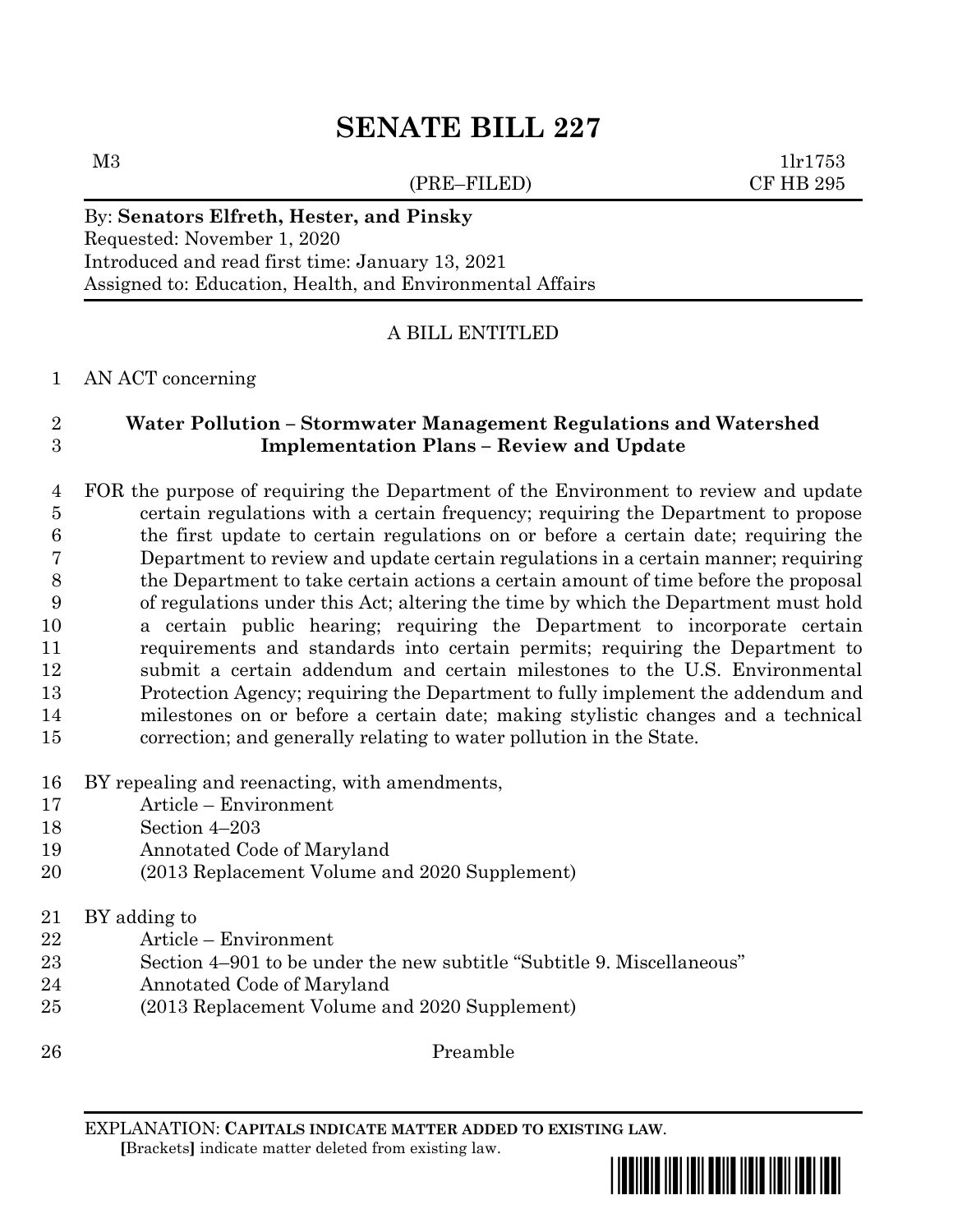#### **SENATE BILL 227**

 WHEREAS, On December 29, 2010, the U.S. Environmental Protection Agency established the Chesapeake Bay Total Maximum Daily Load (Bay TMDL), requiring that Chesapeake Bay watershed jurisdictions take all actions necessary to meet the jurisdictions' water quality standards for dissolved oxygen, water clarity, underwater bay grasses, and chlorophyll a by December 31, 2025; and

 WHEREAS, The Bay TMDL is a combination of 92 smaller TMDLs for individual Chesapeake Bay tidal segments, the restoration of which will deliver local water quality improvements to communities across Maryland; and

 WHEREAS, The Watershed Implementation Plans (WIP) under the Bay TMDL are required to be submitted by Chesapeake Bay jurisdictions and play a critical role as part of the Chesapeake Bay accountability framework developed by the U.S. Environmental Protection Agency; and

 WHEREAS, Maryland is a signatory to the 2014 Chesapeake Bay Watershed Agreement in which the State agreed to take actions to increase the Chesapeake Bay's resiliency to withstand the adverse impacts from changing environmental and climate conditions; and

 WHEREAS, In December 2017, the Chesapeake Bay Program's Principals' Staff Committee agreed to include a narrative strategy in Phase III WIPs that describes the jurisdictions' current action plans and strategies to address climate change, as well as the jurisdiction–specific nutrient and sediment pollution loadings due to 2025 climate change conditions; and

 WHEREAS, The Chesapeake Bay Program and the U.S. Environmental Protection Agency expect Chesapeake Bay jurisdictions to account for additional nutrient and sediment pollutant loads caused by climate change conditions in a Phase III WIP addendum or 2–year milestones beginning in 2022; and

 WHEREAS, Maryland and local regulatory agencies rely on outdated precipitation estimates and storm design standards in developing water pollution control permits that must be updated in order to provide Chesapeake Bay and local water quality resiliency; and

 WHEREAS, Outdated precipitation and storm design standards result in insufficient stormwater controls that fail to protect households and communities from precipitation–based flooding; now, therefore,

 SECTION 1. BE IT ENACTED BY THE GENERAL ASSEMBLY OF MARYLAND, That the Laws of Maryland read as follows:

## **Article – Environment**

4–203.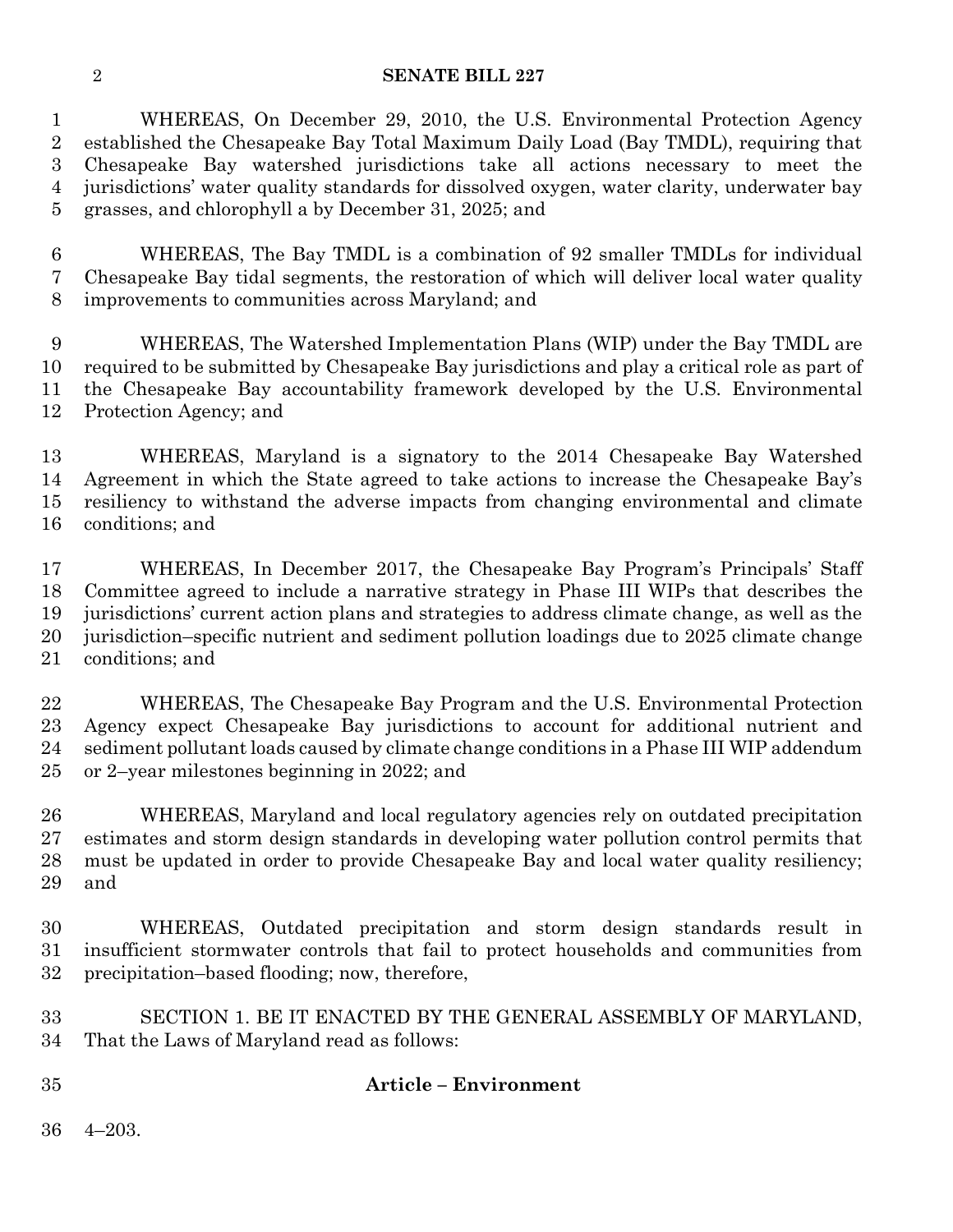#### **SENATE BILL 227** 3

 (a) The Department of the Environment shall implement the provisions of this subtitle and shall consult the Department of Natural Resources from time to time, including during the adoption of regulations, concerning the impact of stormwater on waters of the State.

 (b) **(1)** The Department shall adopt rules and regulations which establish criteria and procedures for stormwater management in Maryland.

- 
- **(2)** The rules and regulations shall:

 **[**(1)**] (I)** Indicate that the primary goal of the State and local programs will be to maintain after development, as nearly as possible, the predevelopment runoff characteristics;

 **[**(2)**] (II)** Make allowance for the difference in hydrologic characteristics and stormwater management needs of different parts of the State;

- **[**(3)**] (III)** Specify that watershed–wide analyses may be necessary to prevent undesirable downstream effects of increased stormwater runoff;
- **[**(4)**] (IV)** Specify the exemptions a county or municipality may grant from the requirements of submitting a stormwater management plan;

 **[**(5) (i)**] (V) 1.** Specify the minimum content of the local ordinances or the rules and regulations of the affected county governing body to be adopted which may be done by inclusion of a model ordinance or model rules and regulations; and

**[**(ii)**] 2.** Establish regulations and a model ordinance that require:

 **[**1.**] A.** The implementation of environmental site design to the maximum extent practicable;

 **[**2.**] B.** The review and modification, if necessary, of planning and zoning or public works ordinances to remove impediments to environmental site design implementation; and

**[**3.**] C.** A developer to demonstrate that**[**:

 A. Environmental**] ENVIRONMENTAL** site design has been implemented to the maximum extent practicable**[**;**]** and

 **[**B. Standard**] STANDARD** best management practices have been used only where absolutely necessary;

 **[**(6)**] (VI)** Indicate that water quality practices may be required for any redevelopment, even when predevelopment runoff characteristics are maintained;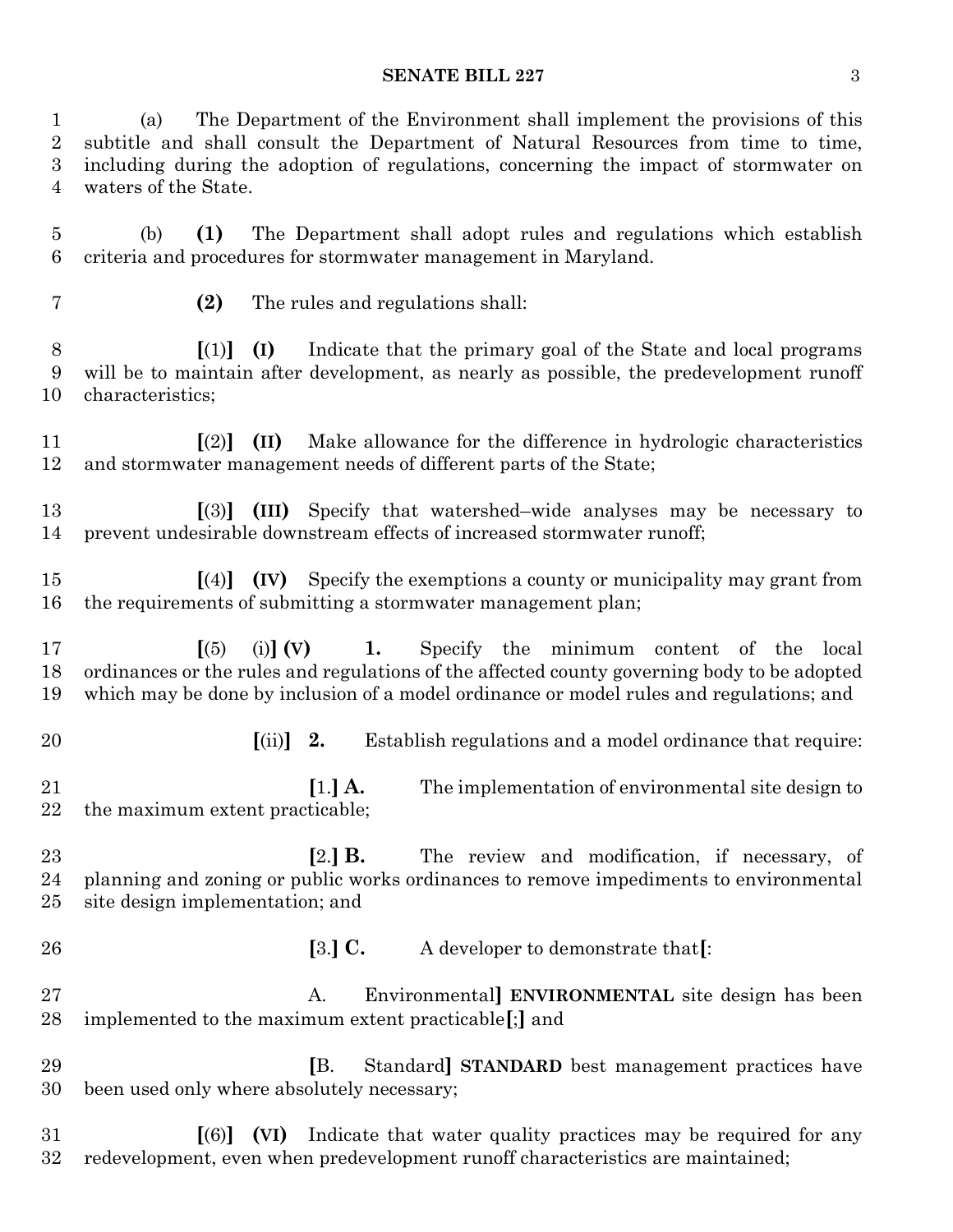# **SENATE BILL 227**

| $\mathbf{1}$<br>$\overline{2}$ | [(7)] (VII) Specify the minimum requirements for inspection<br>and<br>maintenance of stormwater practices;                                                                         |
|--------------------------------|------------------------------------------------------------------------------------------------------------------------------------------------------------------------------------|
| 3<br>4                         | (VIII) Specify that all stormwater management plans shall be designed<br>$\left[ (8) \right]$<br>to:                                                                               |
| $\overline{5}$                 | [(i)]<br>1.<br>Prevent soil erosion from any development project;                                                                                                                  |
| 6<br>7                         | $\left[ \mathrm{(ii)}\right]$<br>2.<br>Prevent, to the maximum extent practicable, an increase<br>in nonpoint pollution;                                                           |
| 8<br>9                         | Maintain the integrity of stream channels for their<br>$\left[ \left( \text{iii} \right) \right]$ 3.<br>biological function, as well as for drainage;                              |
| 10<br>11                       | Minimize pollutants in stormwater runoff from new<br>$\left[$ (iv) $\right]$ 4.<br>development and redevelopment in order to:                                                      |
| 12<br>13                       | $\left[1.\right]$ A.<br>Restore, enhance, and maintain the chemical,<br>physical, and biological integrity of the waters of the State;                                             |
| 14                             | $[2.]$ B.<br>Protect public health;                                                                                                                                                |
| 15<br>16                       | $[3.]$ C.<br>Safeguard fish and aquatic life and scenic and<br>ecological values; and                                                                                              |
| 17<br>18                       | $[4.]$ D.<br>Enhance the domestic, municipal, recreational,<br>industrial, and other uses of water as specified by the Department;                                                 |
| 19<br>20                       | Protect public safety through the proper design and<br>$[(v)] \quad 5.$<br>operation of stormwater management facilities;                                                          |
| 21<br>22                       | Maintain 100% of average annual predevelopment<br>$\left[\n\begin{array}{ccc} \n\end{array}\right]$ 6.<br>groundwater recharge volume for the site;                                |
| 23<br>24                       | $\left[\text{(vii)}\right]$ 7.<br>Capture and treat stormwater runoff to remove pollutants<br>and enhance water quality;                                                           |
| $25\,$<br>$26\,$               | $\left[\left(\text{viii}\right)\right]$ 8.<br>Implement a channel protection strategy to reduce<br>downstream erosion in receiving streams; and                                    |
| $27\,$<br>$^{28}$<br>29        | $[(ix)]$ 9.<br>Implement quantity control strategies to prevent<br>increases in the frequency and magnitude of out-of-bank flooding from large, less frequent<br>storm events; and |
| 30                             | $(i)$ $(K)$<br>Establish a comprehensive process for approving<br>(9)<br>1.                                                                                                        |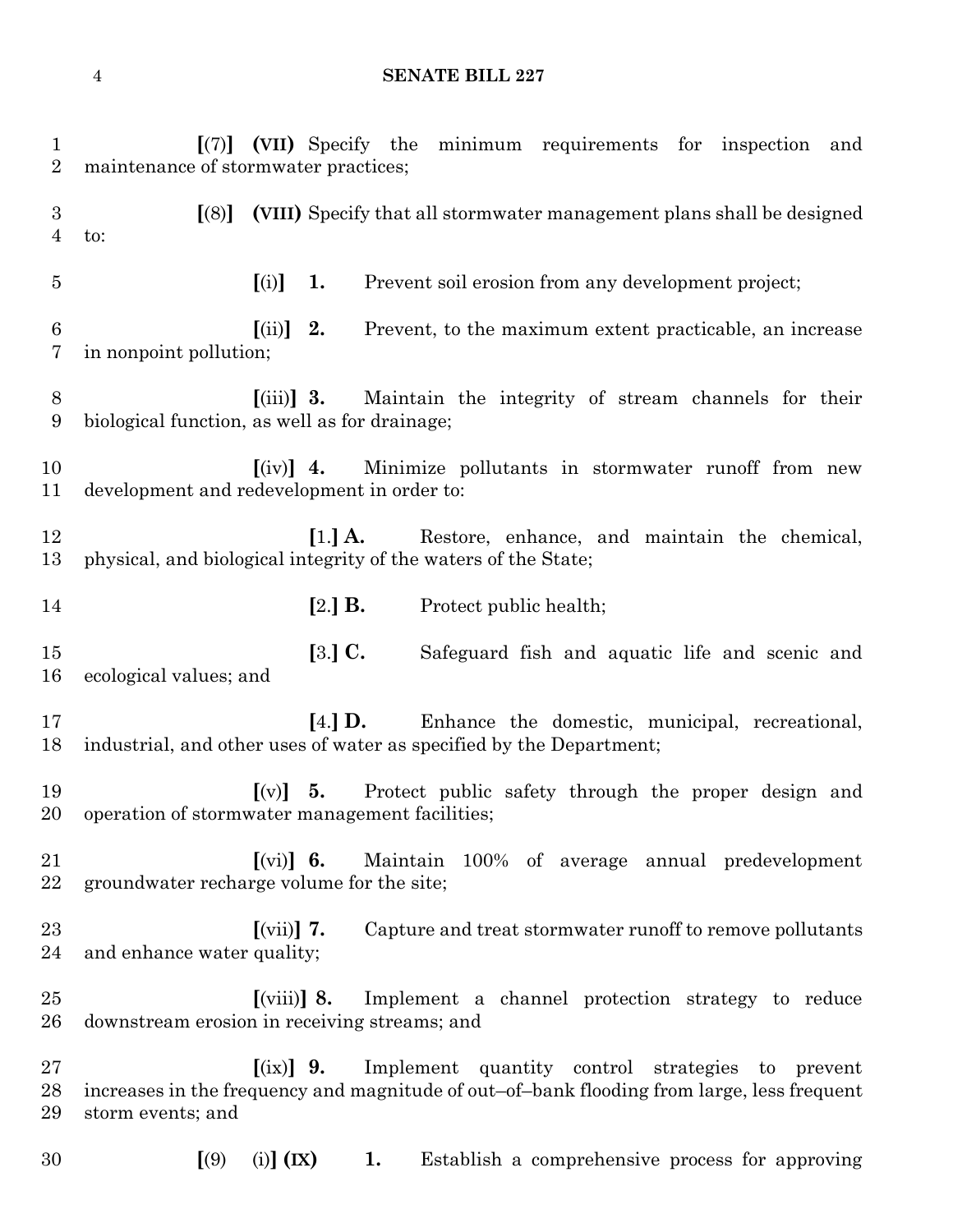# **SENATE BILL 227** 5

| $\mathbf{1}$        | grading and sediment control plans and stormwater management plans; and                                                                                                            |
|---------------------|------------------------------------------------------------------------------------------------------------------------------------------------------------------------------------|
| $\overline{2}$<br>3 | $\left[ \text{(ii)} \right]$ 2.<br>Specify that the comprehensive process established under<br>item (i) of this item takes into account the cumulative impacts of both plans.      |
| 4                   | (3)<br>THE DEPARTMENT SHALL:<br>(I)                                                                                                                                                |
| $\overline{5}$<br>6 | 1.<br>REVIEW AND UPDATE THE REGULATIONS ADOPTED<br>UNDER THIS SECTION AT LEAST ONCE EVERY 5 YEARS; AND                                                                             |
| 7<br>8              | 2.<br>PROPOSE THE FIRST UPDATE TO THE REGULATIONS<br>ON OR BEFORE JANUARY 1, 2022.                                                                                                 |
| 9<br>10             | (II)<br>IN REVIEWING AND UPDATING THE REGULATIONS ADOPTED<br>UNDER THIS SECTION, THE DEPARTMENT SHALL:                                                                             |
| 11<br>12<br>13      | $\mathbf{1}$ .<br><b>USE</b><br><b>THE</b><br>MOST RECENT PRECIPITATION<br>DATA<br>AVAILABLE TO REVISE WATER QUALITY AND WATER QUANTITY CONTROL<br><b>STANDARDS; AND</b>           |
| 14<br>15            | 2.<br><b>UPDATE</b><br><b>AND</b><br><b>REVISE</b><br><b>THE</b><br><b>REGULATIONS</b><br><b>AS</b><br>NECESSARY TO MEET THE REQUIREMENTS OF THIS SUBTITLE.                        |
| 16<br>17            | (1)<br>AT LEAST 6 MONTHS BEFORE THE PROPOSAL OF REGULATIONS<br>$\left( \mathrm{c}\right)$<br>UNDER THIS SECTION, THE DEPARTMENT SHALL:                                             |
| 18<br>19            | POST THE REGULATORY PROCESS THAT THE DEPARTMENT<br>(I)<br>FOLLOWS ON THE DEPARTMENT'S WEBSITE; AND                                                                                 |
| 20<br>21            | $\sim$ $\sim$<br><b>CONSULT</b><br><b>WITH</b><br><b>THE</b><br><b>FOLLOWING</b><br><b>GROUPS</b><br><b>AND</b><br>(II)<br>STAKEHOLDERS ON THE IMPACT OF THE PROPOSED REGULATIONS: |
| 22<br>23            | THE COMMISSION ON ENVIRONMENTAL JUSTICE<br>1.<br>AND SUSTAINABLE COMMUNITIES; AND                                                                                                  |
| 24<br>25            | 2.<br>STAKEHOLDERS WITH EXPERTISE ON STORMWATER<br>DESIGN STANDARDS AND CLIMATE SCIENCE, INCLUDING STAKEHOLDERS FROM:                                                              |
| 26                  | A.<br>AN ACADEMIC INSTITUTION;                                                                                                                                                     |
| $27\,$              | THE CHESAPEAKE BAY PROGRAM; AND<br><b>B.</b>                                                                                                                                       |
| 28                  | THE CHESAPEAKE BAY COMMISSION.<br>$\mathbf{C}$ .                                                                                                                                   |